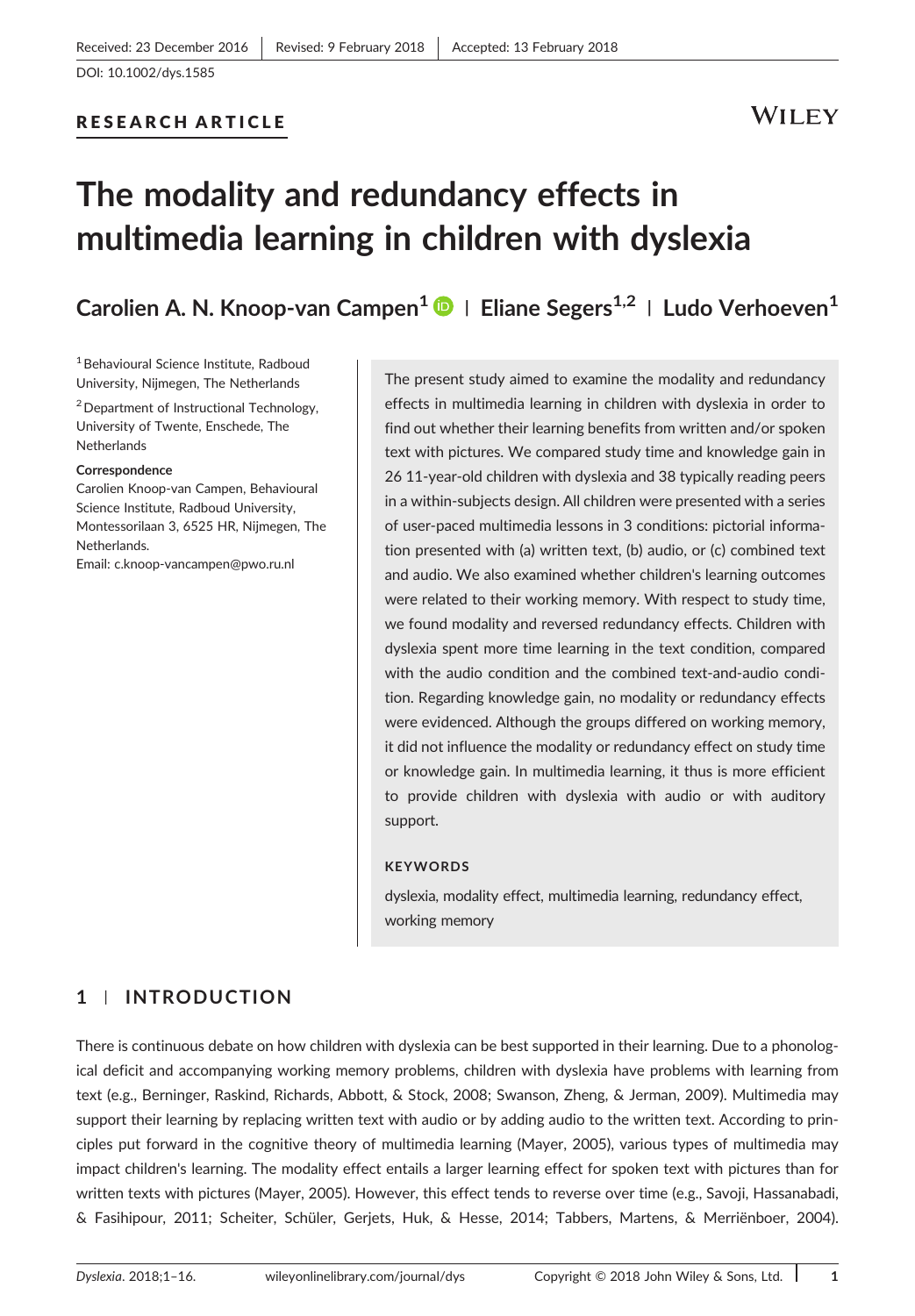#### **Key messages**

• For efficient user-paced multimedia learning, provide children with dyslexia information in an auditory way or with auditory support.

Furthermore, many studies have failed to replicate such a modality effect, which can be attributed to boundary conditions, such as pacing of the learning material (Tabbers, 2002). Evidence for a so-called redundancy effect has also been found in that presenting identical information in different modalities simultaneously may hamper the learning process (i.e., Gerjets, Scheiter, Opfermann, Hesse, & Eysink, 2009; Mayer, 2005; Mayer, Heiser, & Lonn, 2001). It is by no means clear how the modality effect and the redundancy effect apply to children with dyslexia. Therefore, in the present research, we examined whether these effects would affect the efficiency and knowledge gain in multimedia learning in children with dyslexia to the same extent as their typically reading peers while taking into account children's working memory capacity.

# **1.1** | **Modality effect in multimedia learning**

Information in learning situations is increasingly provided in multimedia form: input of both words (written/spoken) and visualizations (pictures/animations; Mayer, 2005). The dual‐channel theory describes how sensory information is processed through both an auditory channel and a visual channel in working memory, which are seen as parallel and equal (Baddeley, 1995). Together with the limited-capacity theory (Baddeley, 1995), assuming that working memory can only process a certain amount of information at a time, it forms the basis of the cognitive theory of multimedia learning (CTML, Mayer, 2005). According to the CTML, it can be assumed that both the auditory and visual channels have a maximum capacity and that more information processing is possible when the two channels are combined. It is claimed that spoken texts with pictures have a larger learning effect than written texts with pictures (i.e., the modality effect, Mayer, 2005) because of the fact that the combination effectively triggers both the auditory and visual channels with less risk of information overload as is the case with written text with pictures. The CTML states that both recall of facts (retention) and applying learned information to a new situation (transfer) is better when the material is presented as spoken texts with pictures instead of written text with pictures. Most research has been done in system-paced environments, in which the software, and not the user, is in control of the study time. A meta-analysis of Ginns (2005), including 43 studies on the modality effect representing the performance of 1,887 students, indeed showed that people learn more from spoken text with pictures than from written text with pictures, with a moderate to large effect size.

Although the modality effect thus has been evidenced directly after learning, many studies have failed to replicate the modality effect. This may be due to the fact that in all of the above studies, multimedia were presented in a system-paced learning environment. Studies investigating the effect in a user-paced system or over time showed no or even reversed modality effects (Savoji et al., 2011; Scheiter et al., 2014; Schmidt‐Weigand, Kohnert, & Glowalla, 2010; Segers, Verhoeven, & Hulstijn‐Hendrikse, 2008; Tabbers et al., 2004; van den Broek, Segers, & Verhoeven, 2014; Witteman & Segers, 2010). In a user‐paced learning environment, students control the speed of the lessons. In contrast to learning in a system-paced setting, Tabbers, Martens, and Van Merriënboer (2001) found no modality effects on learning gain (retention or transfer knowledge) in a user-paced learning environment. They also found reversed modality effects on retention or transfer knowledge in such a learning environment (Tabbers et al., 2004). Regarding retention knowledge, Witteman and Segers (2010) also showed a reversed modality effect directly after the lessons. A theoretical explanation for this superior effect of reading could be that reading activates both orthography and phonology and thus creates a double‐memory trace (see Nelson, Balass, & Perfetti, 2005). Thus, in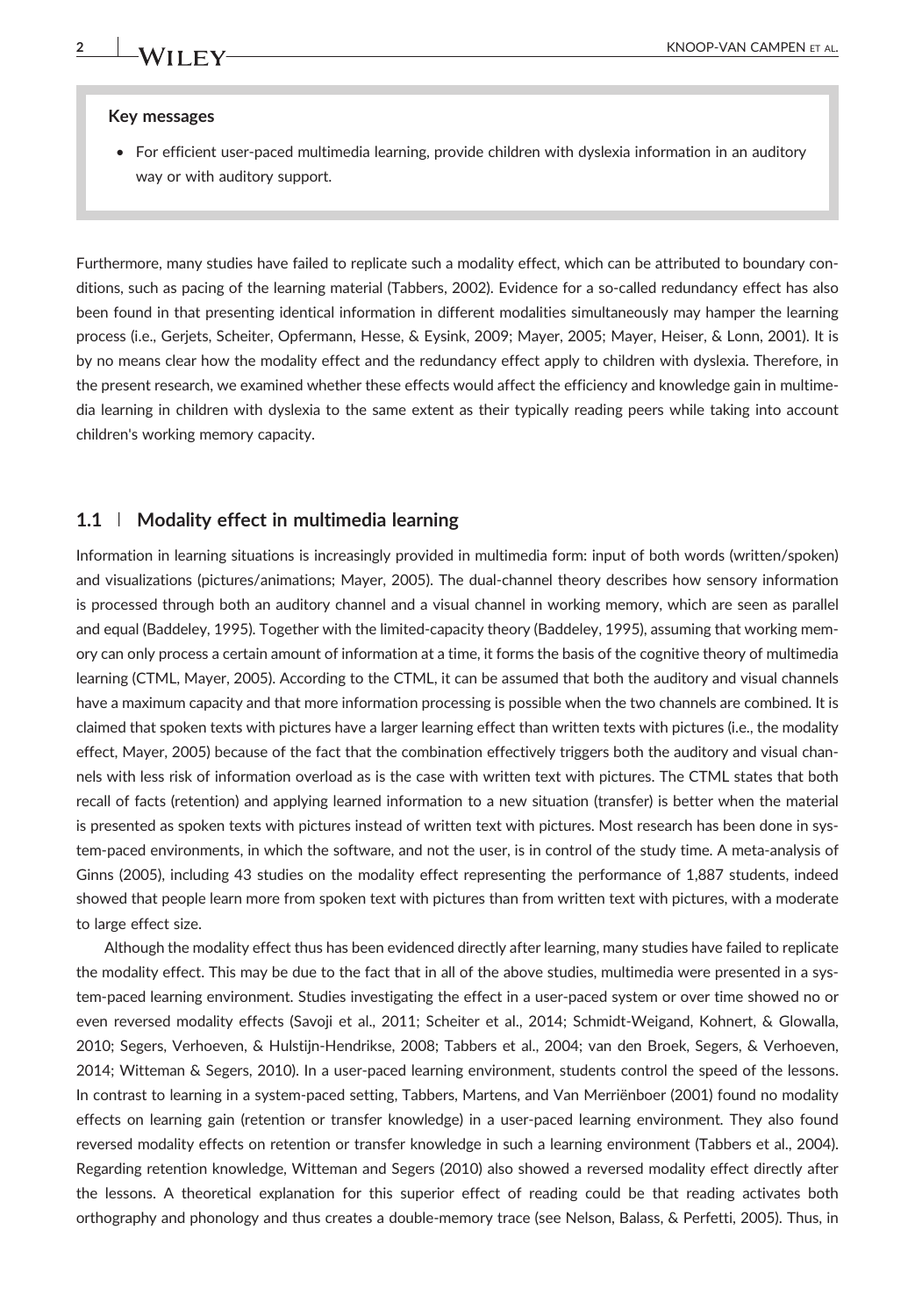the user‐paced learning environment where children can determine their own pace, they seem to learn as much or even more from written text with pictures than from spoken text with pictures.

It has also been evidenced that modality effects tended to disappear in a user‐paced learning environment on the long term. For example, Segers et al. (2008) showed that in primary school children (11-year-olds), learning from written text with pictures in the long term was more effective than learning from spoken text with pictures. The modality effect directly after learning on retention questions disappeared after 1 week. Also, with regard to transfer questions, directly after the lessons, a modality effect was found, whereas a week later, a reversed modality effect could be observed. Witteman and Segers (2010) as well as She and Chen (2009) showed long‐term reversed modality effects for transfer knowledge but no effect on retention. Both sixth graders (Witteman & Segers, 2010) and seventh graders (She & Chen, 2009) learned in the long term more from text with pictures than from audio with pictures. In adults, reversed modality effects were found even after one night, on both retention and transfer knowledge (van den Broek et al., 2014). A direct comparison between both short‐ and long‐term system‐ and user‐paced learning environments was made by Ruf, Seckler, and Opwis (2014). They showed a reversed modality effect over time in both the systemand user‐paced settings: Learning from text and pictures led to more learning gain in the long term.

The disappearance of the modality effect in a user-paced system may be explained by the same theories underlying the modality effect in a system‐paced environment: after all, the limited‐capacity theory (Baddeley, 1995) states that working memory can only process a certain amount of information at a time. So when given enough time, the reader can process both the text and pictures (dual theory: Baddeley, 1995). In reading, the reader can in fact create a better understanding as it is easier to go back and forth in the text (van den Broek et al., 2014). The reversed modality effect thus can be explained by the fact that spoken text is transient, whereas written text remains on the screen and can be absorbed longer. Singh, Marcus, and Ayres (2012) indeed showed this transient information effect: Written text led to a larger learning gain than the (identical) spoken text. They argue that this is due to the extra cognitive load longer spoken texts create because of its lack of permanency.

# **1.2** | **Redundancy effect in multimedia learning**

Presenting identical information in different multimedia forms simultaneously, for example, providing a text on screen and reading that text out loud, is considered to be providing the learner with redundant information. The CTML states that instead of enhancing learning, redundant information hampers the learning process because it requires extra working memory capacity, which is no longer available for learning (Mayer, 2005). Redundant information can be in the form of written text, when an audio condition is compared with a text–audio condition, or in the form of audio, when comparing a written text condition with a text–audio condition. The redundancy effect is very robust, and many studies have shown this effect, especially when the redundant information was in the form of written text (Mayer, 2005). For example, Kalyuga, Chandler, and Sweller (1999) showed that students learned more from a diagram with spoken text than from a diagram with spoken-and-written text. Providing students with identical (redundant) information hinders their learning. The redundancy effect was also evidenced in a study by Mayer and Moreno (2002) in which students examined an animation about lightning formation. Half of the participants were also presented with redundant on‐screen text. Results showed that adding the same text to presented narration and animation led to decreased retention and transfer knowledge. Mayer and Johnson (2008) added to this finding that redundant information hindered learning when it consumes cognitive load that is essential for processing the material: when the narrative text is also presented on screen. Also, Jamet and Le Bohec (2007) demonstrated the redundancy effect on both retention and transfer knowledge. Students learned more from diagrams with spoken information, compared with adding the same information as written text to the materials.

Next to redundant information in the form of written text as described above, redundant information can also be in the form of spoken text. Only few studies have looked into this aspect of the redundancy effect. For example, Diao and Sweller (2007) showed redundancy effects on redundant aural information. They examined reading comprehension in second‐language learners and compared reading comprehension between written text and written and spoken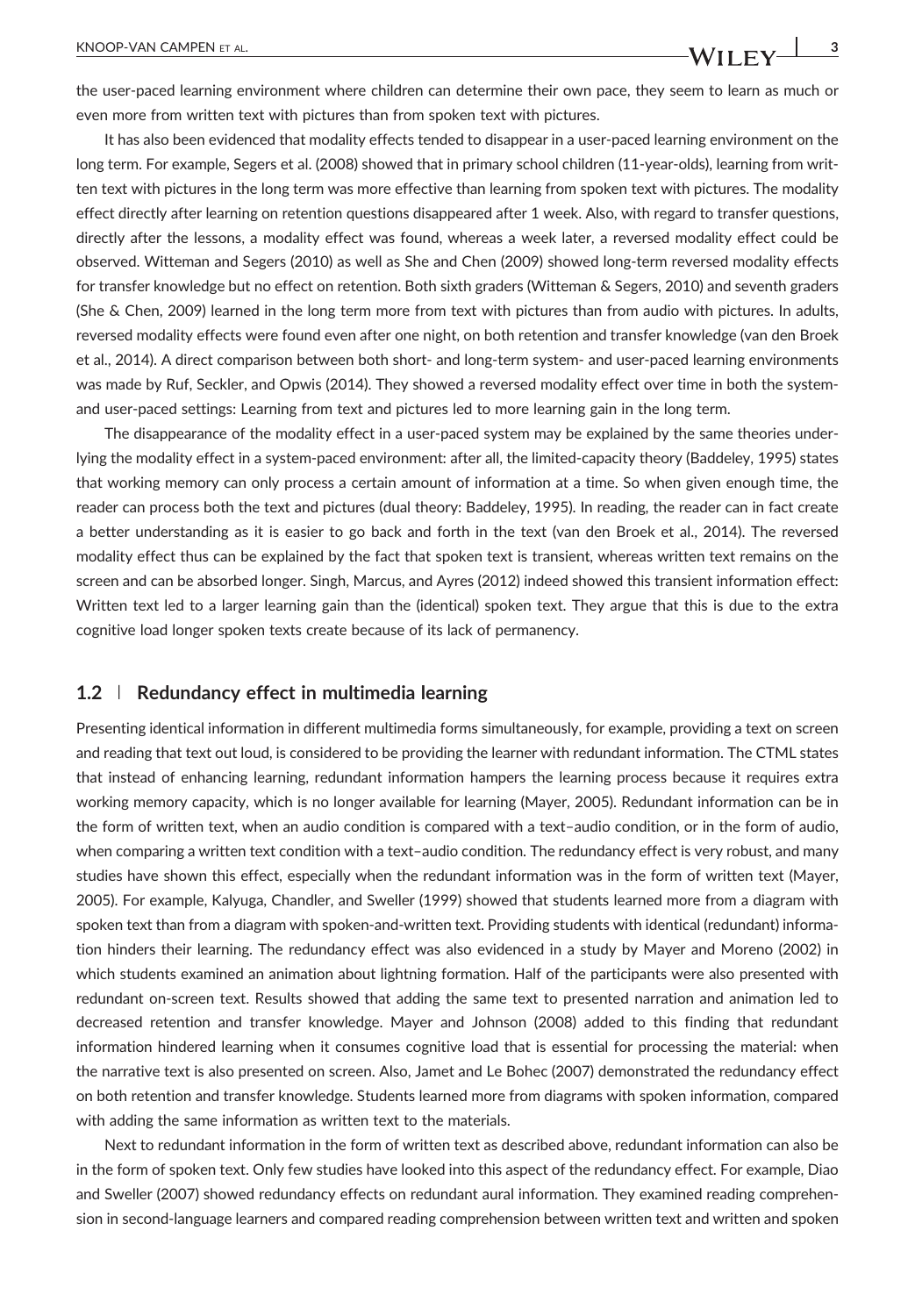text containing the same information. Students could comprehend the information better when only presented with text, compared with simultaneous presenting of written and spoken text. Moreno and Mayer (2002) compared pictures accompanied by written text, spoken text, and written-and-spoken text in a virtual-reality environment. Contrary to Diao and Sweller (2007), they found a reversed redundancy effect on audio information: Text alone led to less retention and transfer knowledge compared with the combination of written and spoken text. The findings were attributed to the virtual-reality environment: Moreno and Mayer (2002) argued that students were perhaps more inclined to look around and observe instead of reading the textual material. Likewise, in a hypermedia study, Gerjets et al. (2009) showed that students learned more from written text only than from spoken or combined written and spoken text.

So, in general, the redundancy effect is clear when the redundant information is in written form and added to aurally presented information with pictures. When the redundant information is in oral form, and added to a written text, there are contradicting results on whether written text combined with audio benefits the learning outcomes compared with text only. Moreover, all these studies focused on redundancy effects directly after learning. Studies on long‐term effects of the redundant information are generally lacking.

# **1.3** | **Multimedia learning in children with dyslexia**

Dyslexia is an impairment in reading and spelling, given adequate intelligence and educational opportunities, which is in particular associated with a phonological core deficit (Lyon, Shaywitz, & Shaywitz, 2003). Although children with dyslexia are often provided with (extra) audio to support their reading, little is known on the effects of multimedia on learning in these children. Only a small number of studies have been conducted on multimedia learning in people with dyslexia. As children with dyslexia often have lower working memory—an important aspect in multimedia learning—they may learn differently in a multimedia setting.

Many studies have shown children with dyslexia to be impaired on verbal working memory tasks (e.g., Beneventi, Tønnessen, Ersland, & Hugdahl, 2010; Berninger et al., 2008; Menghini, Finzi, Carlesimo, & Vicari, 2011; Swanson et al., 2009; Tijms, 2004). However, there is debate on whether this relies on their phonological core deficit or not. For example, Smith‐Spark and Fisk (2007) found that when phonological differences are taken into account, children with dyslexia still show working memory deficits, whereas Schuchardt, Maehler, and Hasselhorn (2008) found that differences between children with and without dyslexia disappear when controlling for phonological differences. Pickering (2012) argued that children with dyslexia have difficulties with the phonological aspects of working memory and the central executive function of working memory.

Visual working memory is less common to be measured in people with dyslexia, and there is no consensus whether it is impaired in children with dyslexia. Menghini et al. (2011) showed that working memory in children with dyslexia was impaired in the phonological loop, as well as in visual aspects of the working memory. In a similar vein, Reiter, Tucha, and Lange (2005) showed differences between children with and without dyslexia on visual working memory, just like Smith‐Spark and Fisk (2007) found adults with dyslexia to be impaired on visuospatial working memory. On the other hand, Jeffries and Everatt (2004) found no differences between children with and without dyslexia on visuospatial working memory tasks.

On the basis of the CTML (Mayer, 2005), children with working memory problems, such as children with dyslexia, would benefit more from spoken text with pictures compared with written text with pictures (larger modality effect), as they would be more susceptible to cognitive overload in the written text condition. In a similar vein, combining written and spoken text with pictures would also create extra cognitive overload for these children (larger redundancy effect). However, the existing studies examining multimedia learning in dyslexia are contradictive. Audio support (in children with dyslexia) most often focuses on word recognition and phonological skills (e.g., Magnan & Ecalle, 2006; Underwood, 2000), in other words, on reading. Little is known on the effects of multimedia on knowledge learning in children with dyslexia. One of the few studies on multimedia learning in people with dyslexia is from Alty, Al‐Sharrah, and Beacham (2006). They investigated learning from different media combinations in university students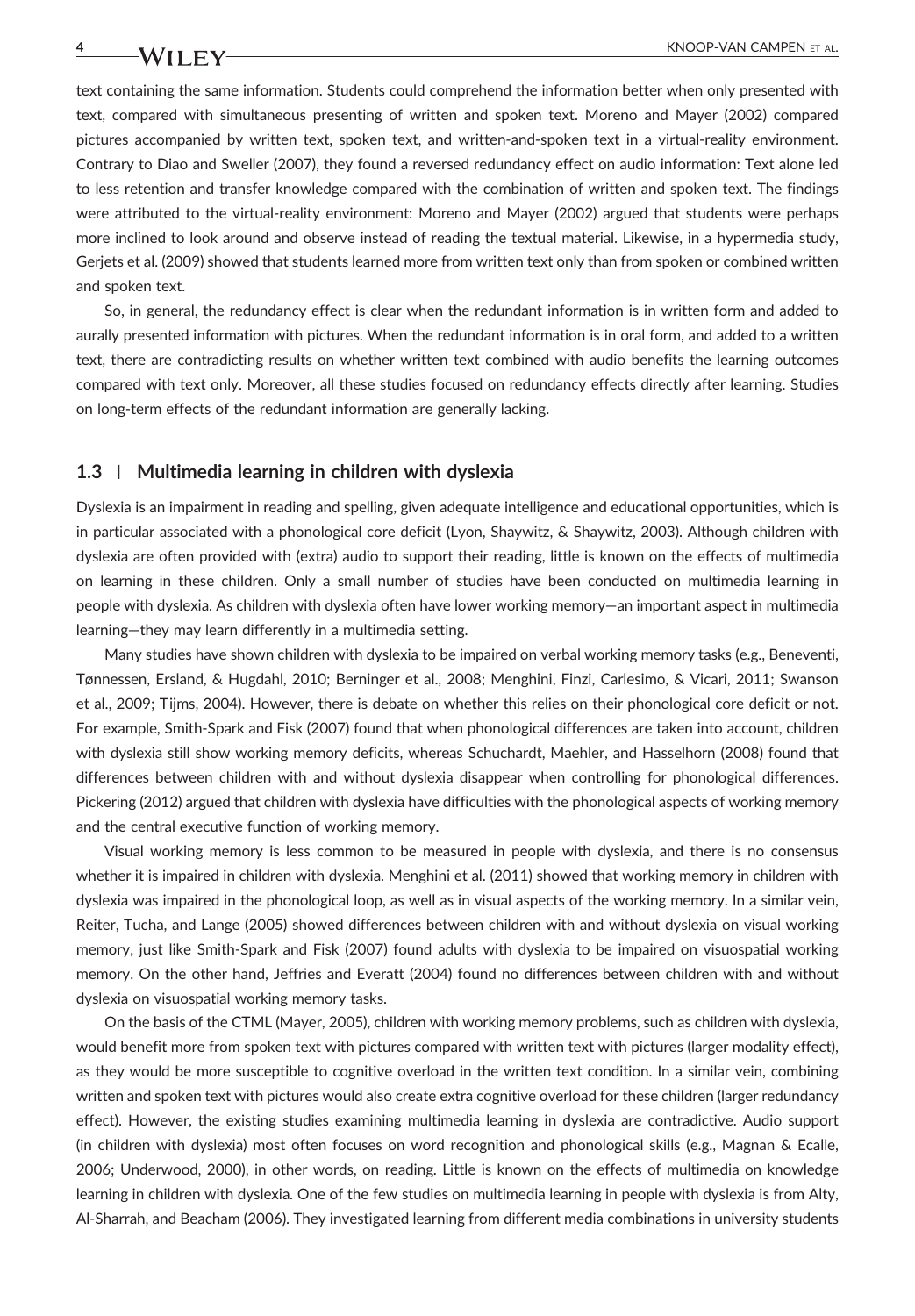with and without dyslexia when studying statistics in an e‐learning environment. Students with dyslexia performed better in a text-only condition, compared with text and diagrams and with audio and diagrams, whereas typically developing students scored higher in the sound‐and‐diagram condition. This is in contrast to the expectation that text only would hinder the students with dyslexia, and Alty et al. (2006) suggested that this has to do with compensating strategies in the students with dyslexia. It could also be explained by the finding of Harrar et al. (2014) that people with dyslexia have a larger cost when switching their attention from visual information to audio‐presented information, leading to more or faster cognitive (over)load. Beacham and Alty (2006) also showed differences between students with and without dyslexia with respect to different multimedia learning environments; however, they did not find one specific media condition that is more beneficial for all students with dyslexia. With regard to the redundancy effect, Lallier, Donnadieu, and Valdois (2013) showed that children with dyslexia have more difficulties processing verbal‐ and audio‐presented information simultaneously. This is in line with the CTML (Mayer, 2005), that children with working memory problems would learn less in a combined multimedia environment and thus would show larger redundancy effects.

Although working memory is theoretically related to the modality and redundancy effects, the relation of working memory to these effects has hardly been examined in typically developing children, let alone in children with dyslexia. Only Witteman and Segers (2010) examined individual differences in working memory in a user‐paced learning environment in typically developing children but found no relation of working memory with the modality effect.

Because children with dyslexia experience reading difficulties and generally read slower than typically developing children (Shaywitz & Shaywitz, 2001), it is important to also take study time into account during their multimedia learning. These children are expected to need more study time when they have to read a text themselves, compared with a situation where information is presented to them aurally. Kim, Lombardino, Cowles, and Altmann (2014) examined college students with developmental dyslexia in an eye‐tracking study on the comprehension of graphs. They found that students with dyslexia processed visual presented information (text and picture) differently compared with their typically developing peers. Students with dyslexia needed more time to process both linguistic (the text) and nonlinguistic (the graphs) stimuli. Study time is thus an important aspect when focusing on efficient learning.

### **1.4** | **The present study**

To sum up, children with dyslexia read slower, which increases their study time, and they may have lower working memory capacities. In practice, they are often provided with multimedia (audio‐only or audio support added to a written text) to compensate their reading problems. Indeed, multimedia offers various possibilities for supporting learning in children with dyslexia; however, it can also hinder their learning due to cognitive overload. Given the discrepancy between what could be expected based on theory and the few contradicting studies on multimedia learning in people with dyslexia, it is by no means clear whether the optimal way of presenting information to typically developing children is also the optimal way of presenting information to children with dyslexia.

In the present study, we aimed to examine the impact of modality and redundancy effects on efficiency and knowledge gains in multimedia learning in children with dyslexia. The research questions were (a) to what extent do modality and redundancy effects have the same impact on the study time and knowledge gain in children with dyslexia as compared with typically reading peers and (b) to what extent are individual differences in children's working memory capacity related to these effects. Consideration was given to both retention and transfer knowledge, on both the short and long terms, in a realistic, user‐paced learning environment.

In order to answer these research questions, children with dyslexia and a control group of typically developing children were presented with three different types of user‐paced multimedia lessons in a within‐subjects design: pictorial information presented with (a) written text, (b) audio, or (c) combined text and audio. Children were tested on retention and transfer questions directly after studying and after 1 week.

With regard to study time, it was hypothesized that in children with dyslexia, compared with their typically developing peers, larger modality and redundancy effects would be observed. Children with dyslexia were expected to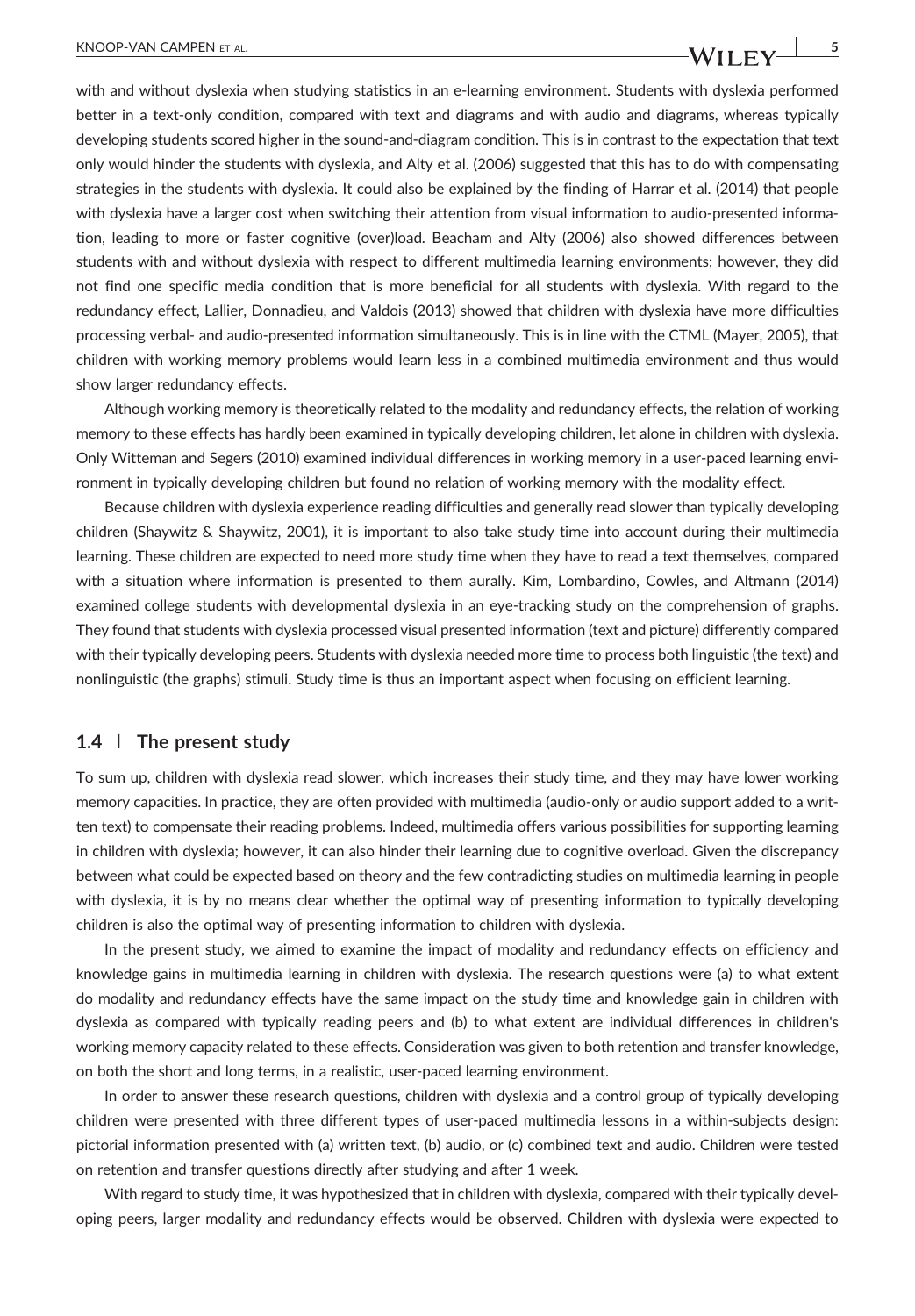spend more time in lessons with written text than in lessons with audio. With respect to knowledge gain, on the basis of the CTML, also stronger modality and redundancy effects in children with dyslexia were expected starting from the assumption that these children would be more susceptible to cognitive overload. In a similar vein, it was expected that poorer working memory would lead to larger modality and redundancy effects. However, in light of the literature reviewed above, one could also expect no or reversed modality effects on knowledge gain in typically developing children due to the user‐paced learning environment. In children with dyslexia, differences could then be expected in favour of the text condition, which would lead to smaller modality effects, due to the transiency of audio.

# **2** | **METHOD**

# **2.1** | **Participants**

Out of an existing database of 550 school, 13 schools in the central region of the Netherlands signed up to participate. Informed active consent was obtained from the parents and the schools before children were allowed to participate. This study was approved by the Ethics Committee of the Faculty of Social Sciences of our university.

All children with dyslexia in this research were officially diagnosed with dyslexia and in possession of an official dyslexia statement provided by a certified child psychologist according to the clinical assessment of the Protocol Dyslexia Diagnosis and Treatment. The Protocol Dyslexia Diagnosis and Treatment is a guide to diagnosing, indicating, and treating clients with dyslexia with the aim of describing optimal care for clients with dyslexia based on current scientific, professional, and social insights (Blomert, 2006). The control group was selected from the same classrooms as the children with dyslexia to diminish group influence. In total, 38 typically developing children (22 boys) aged 10.92 years (*SD* = 0.37) and 26 children with dyslexia (13 boys) aged 11.22 years (*SD* = 0.53) participated in this research (64 in total). Only monolingual children with no developmental deficits (only dyslexia) were included in the research.

# **2.2** | **Procedure**

Children were tested between January 2016 and April 2016 by five undergraduate students. Before data collection started, they received training twice (each 2.5 hr) on the lessons and tests. Testing was done in an individual setting at a quiet room in school. The children were tested for 45 min/week, 4 weeks in a row. All 64 children were provided with three multimedia lessons offered in a randomized-block design with lessons, modalities, and posttests randomized per child. So all children studied every lesson once (one lesson a week). During studying, children's learning time was recorded. After the lessons, children immediately filled out the first posttest to measure the learning effect in the short term. They did not receive feedback on their answers. The second, alternative version of the posttest was administered a week later to measure long‐term effects. In addition, some other tests were performed on working memory, non-verbal reasoning, and language. For five children, not all data were complete, due to absence during one of the measurements.

# **2.3** | **Measures**

#### **2.3.1** | **General non‐verbal intelligence**

Raven's (2006) Progressive Matrices General was used to measure non‐verbal intelligence and administered according to its individual assessment instructions. Sixty visual patterns of increasing difficulty were presented (A–E). In each pattern, children had to choose the missing piece of information from six or eight alternatives. Raw scores (number of correct answers) were used for analysis. In the present study, Cronbach's alpha was .84, indicating good reliability.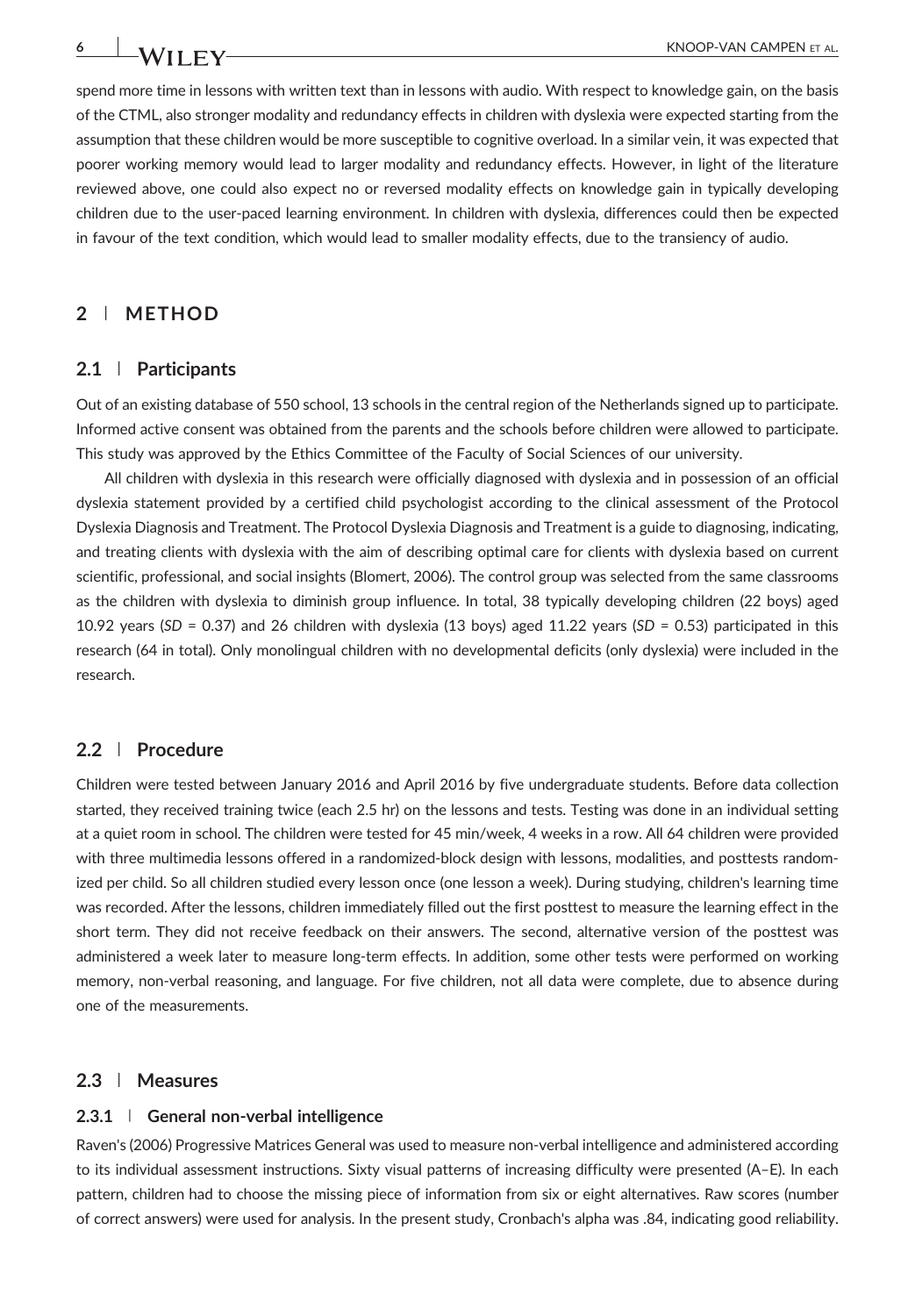### **2.3.2** | **Word decoding**

The *Een‐Minuut‐Test* (One‐Minute Test), was used to measure the children's word decoding (Verhoeven, 1995). The *Een‐Minuut‐Test* is a standardized test that consists of a reading card with different words in increasing difficulty level. Children have to correctly read out loud as many words as possible in 1 min. The number of correct read words in 1 min was used for analysis.

### **2.3.3** | **Pseudo‐word decoding**

The Klepel was used to measure the children's pseudo‐word decoding (Verhoeven, 1995).The Klepel is a standardized test that consists of a reading card with different pseudo-words (non-existing words) in increasing difficulty level. Children have to correctly read out loud as many pseudo‐words as possible in 1 min. The number of correctly read words in 1 min was used for analysis.

# **2.3.4** | **Verbal working memory**

The subtest digits backwards of the Dutch version Wechsler Intelligence Scale for Children III (Wechsler, 2005) was used to measure verbal working memory and administered according to its individual assessment instructions. Children had to recall a sequence of spoken digits (between two and nine). Children were asked to recall the sequence backwards, for example, when the sequence 5–4–7 was provided, children had to recall 7–4–5. The number of digits in a list increased by one, until two sequences of the same length were incorrect. There were no time limits. The score given was the number of correct recalled lists. Higher scores reflected better performance. Raw scores were converted into standardized values for analyses.

#### **2.3.5** | **Visual working memory**

An N‐backwards working memory task with *N* = 2 (a variant of the 'n‐back' procedure of Gevins & Cutillo, 1993) was used to measure visual working memory. This task is commonly used in literature as a working memory measure (Baddeley, 2003) and useful in experimental research (Jaeggi, Buschkuehl, Perrig, & Meier, 2010). On a laptop screen  $(1,366 \times 768)$  pixels), children were presented with numbers (one at a time) and had to press a key whenever they saw a number that repeated after two intervening stimuli (*N* = 2). For example, children saw the sequence 2–5–2 and had to press the key at the second 2. Stimuli were presented for 600 ms with 645 ms in between. Children were presented with 225 stimuli, of which 32 were an *N* = 2 item. The score given was the number of correct responses. Higher scores reflected better performance. Raw scores were converted into standardized values for analyses.

# **2.4** | **Multimedia lessons**

All children made three multimedia lessons, namely, balance in nature, motion, and global warmth in different types (modalities) of learner‐paced multimedia lessons: pictorial information presented with (a) written text, (b) audio, or (c) combined text and audio. One lesson consisted of 12 slides, including a title page. The children were able to move back and forth through the pages at their own pace. The lessons were based on a text book of Grade 6 (1 year above children's school year; van Hoof, Siemensma, Smit, & Vegh, 2009) to ensure that the children have not had these lessons and to enable the possibility of learning gain. Pictures were also from the same schoolbook or, when unavailable, from the Internet open source. The schoolbook from which the lessons were taken provides a very similar build-up per lesson. The lessons were thus comparable, and they each involved approximately 530 words.

Pictures are expected to support learning (CTML: Mayer, 2005). There are five kinds of pictures, which decrease in added value for learning (Carney & Levin, 2002): transformational, interpretational, organizational, representational, and decorative. The first four categories are considered to be beneficial for learning, whereas decorative pictures are not. To determine the relevance of the pictures used in this study, 11 educational experts (PhD students in Educational Science) judged the pictures and labelled them in the five categories. Of all the pictures in this study, 6.57%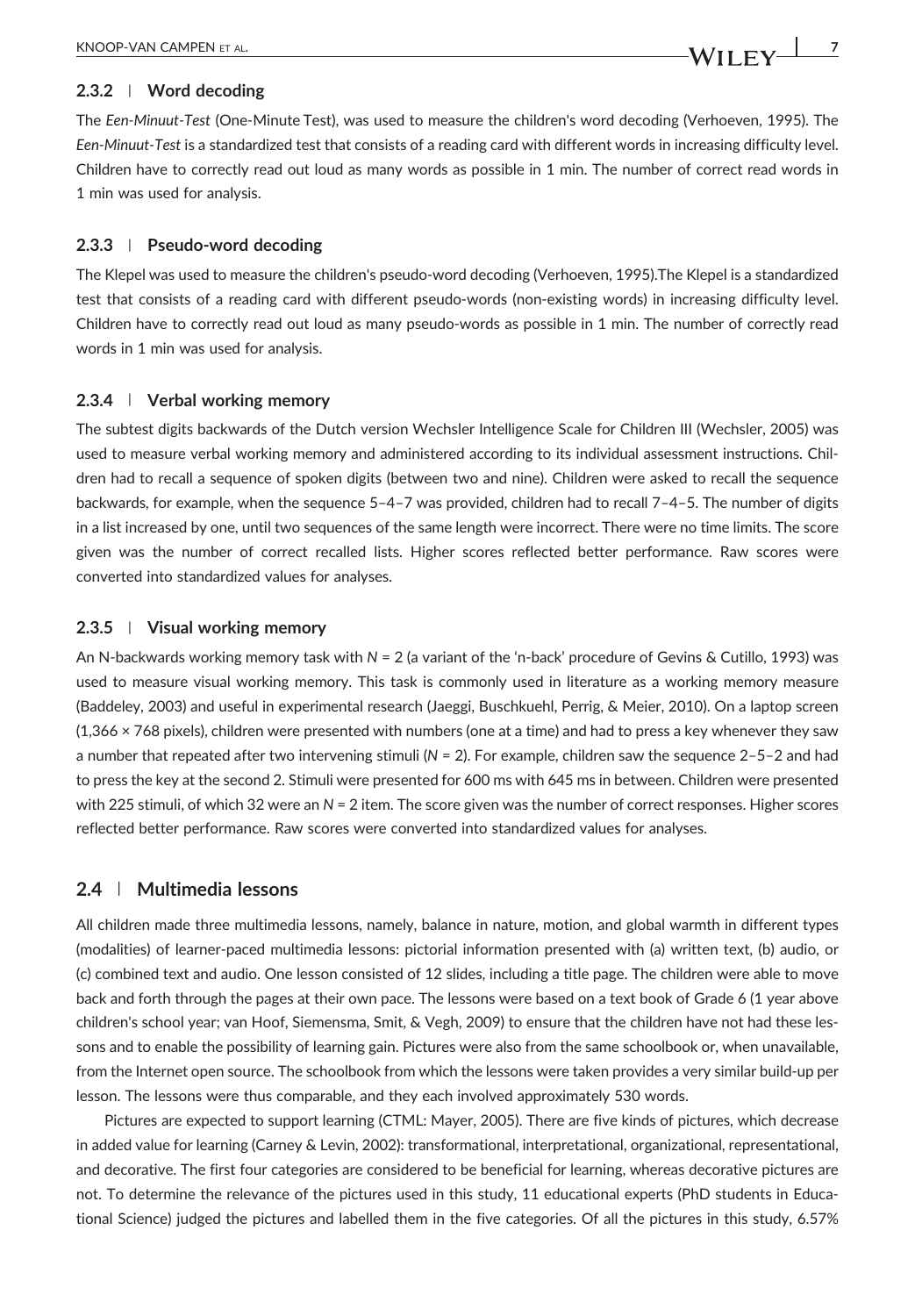was labelled as transformational, 10.35% as interpretational, 10.61% as organizational, 35.61% as representational, and 36.87% as decorative pictures. So, almost two thirds of the pictures can be considered to be beneficial for learning. The used pictures were a good reflection of pictures used in schoolbooks, thus adding to the realistic learning environment we aimed to replicate.

# **2.5** | **Knowledge gain**

Children studied every lesson once, with two posttests (directly after learning and 1 week later). The posttests consisted of both retention and transfer questions. Children were presented with eight retention and four transfer questions per test. The retention questions were multiple‐choice questions, for example, "The vertebral column provides protection to the ...? A) heart and lungs B) brains C) spinal cord D) hips". Children received one point per correct answer and could thus receive 8 points per posttest on retention knowledge. The transfer questions were open‐ended questions, for example, "What would happen if the bones of a bird were not hollow inside?" The questions were scored with 0, 1, or 2 points by the first author according to a scoring card. Children could thus receive 8 points per posttest on transfer knowledge.

To ensure the reliability of the posttests, a pilot study was performed before conducting the present research. All posttests were administered in approximately 40 children, divided over three schools (Grade 5). After the pilot, the questions were adapted based on their means and corrected item–total correlation. If the mean was not between 0.4 and 0.8 or if the corrected item–total correlation was lower than 0.3, it was adapted. Out of the 48 retention questions, 36 (75%) were improved, and out of the 24 transfer questions, nine (38%) were improved. The alpha of the posttests was .82, indicating good reliability.

# **2.6** | **Learning time**

Learning time was defined as the time (in minutes) children spent studying a multimedia lesson, as was extracted from the log data of the multimedia lessons from the timestamp of the last slide.

# **2.7** | **Data analyses**

To answer the research questions, general linear model repeated‐measures analyses of covariance were conducted. First, the modality effect was examined, with time (short term or long term) and condition (text or audio) as within‐ subject-factors and with group (dyslexia or typically developing) as the between-subject factor. Verbal and visual working memory were added as covariates. Second, a similar analysis was conducted for the redundancy effect, but with the conditions text, audio, and text and audio. Simple contrasts were performed with the text-and-audio condition as a reference category, as we wanted to compare text versus text and audio and audio versus text and audio. Both the modality and redundancy analyses were performed separately for retention and transfer knowledge.

Then, similar analyses were performed to examine the time children spent in the various conditions (learning time). First, the analysis was performed for the modality effect, with learning time (text or audio) as the within-subject factor and group (dyslexia or typically developing) as the between-subject factor. Second, the analysis was performed for the redundancy effect, with learning time (text or audio or text and audio) as the within‐subject factor and group (dyslexia or typically developing) as the between‐subject factor. Similar to before, simple contrasts were performed with the text-and-audio condition as a reference category. These analyses on learning time also included verbal and visual working memory as covariates.

Due to illness, five children missed one of the six questionnaires (all long term): one child (dyslexia) in the audio condition and four (one child with dyslexia and three typically developing) in the text‐and‐audio condition. According to Elliott and Hawthorne (2005), performing a repeated analysis with a listwise deletion is an inefficient missing‐data method. They argue that the best way to deal with missing data in repeated measures is to substitute a missing value with an average value. The five missing values were thus replaced by the group means (dyslexia or typically developing).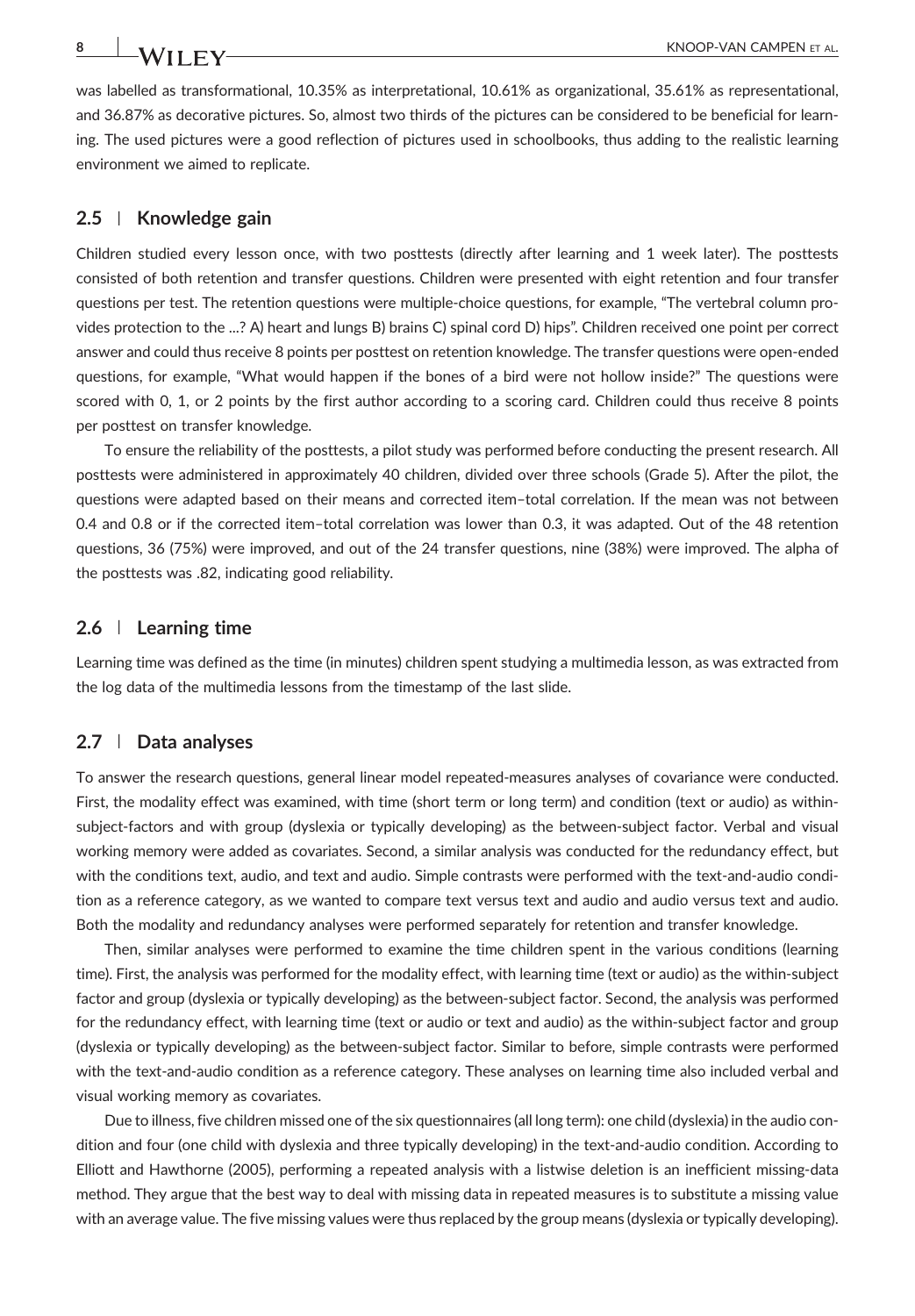# **3** | **RESULTS**

# **3.1** | **Descriptive statistics**

As an extra check on the dyslexia statement, we compared the children with and without dyslexia on general non‐verbal intelligence and reading ability with independent‐samples *t* tests. In line with their diagnosis, children with dyslexia did not differ on general non‐verbal intelligence compared with the typically developing children in this study, also not after controlling for age differences, but as expected, they did score significantly lower on word reading and pseudoword reading (see Table 1).

In addition, children with dyslexia scored significantly lower on verbal working memory (large effect). With regard to visual working memory, there was no homogeneity of variance, Levene's statistics(1, 62) = 7.70, *p* = .007, so contrast tests were performed. Children with dyslexia scored marginally significantly lower on visual working memory (small effect).

Also, there was no homogeneity of variance for time spent in the time condition, Levene's statistics(1, 44) = 9.85, *p* = .003, so contrast tests were performed. Children with dyslexia spent significantly more time in the text condition (large effect). In the other two conditions, children with dyslexia did not differ in the amount of time they spent in the audio or combined text-and-audio condition, compared with typically developing children (see Table 1).

The means and standard deviations for the different conditions on the short and long terms for both retention and transfer knowledge, separately for children with dyslexia and typically developing children, are provided in Table 2. Both in all children together and in children with dyslexia and typically developing children separately, no significant correlations could be observed between the time children spent on learning the multimedia lessons and their retention and transfer knowledge of the lessons (*p*s > .05).

|                                                                          |              | <b>Dyslexia</b> |                                 | <b>Typically</b><br>developing |               |           |              |      |
|--------------------------------------------------------------------------|--------------|-----------------|---------------------------------|--------------------------------|---------------|-----------|--------------|------|
|                                                                          | $\mathsf{N}$ | M               | <b>SD</b>                       | $\mathsf{N}$                   | M             | <b>SD</b> | t            | d    |
| General non-verbal intelligence-raw scores                               | 26           | 40.23 6.00      |                                 | 38                             | 42.03 6.77    |           | 1.09         | 0.27 |
| General non-verbal intelligence-percentile score (controlled for<br>age) | 26           |                 | 52.31 26.99 35 58.71 28.03 0.90 |                                |               |           |              | 0.23 |
| Reading ability                                                          |              |                 |                                 |                                |               |           |              |      |
| Word decoding                                                            | 26           |                 | 45.27 11.91 38 68.84 9.48       |                                |               |           | 8.80*** 2.49 |      |
| Pseudo-word decoding                                                     | 26           | 19.73 5.33      |                                 |                                | 38 36.21 7.67 |           | $9.49***$    | 2.15 |
| Working memory                                                           |              |                 |                                 |                                |               |           |              |      |
| Verbal working memory                                                    |              | 26 3.62         | 1.13                            |                                | 38 5.13       | 1.30      | $4.82***$    | 1.24 |
| Visual working memory                                                    |              | 26 8.38         | 2.74                            |                                | 38 10.18 5.01 |           | $1.85^{+}$   | 0.45 |
| Time multimedia lessons                                                  |              |                 |                                 |                                |               |           |              |      |
| Time text condition                                                      | 17           | 8.32            | 4.38                            | 29                             | 4.57          | 1.34      | $3.45***$    | 1.16 |
| Time audio condition                                                     | 17           | 4.90            | 0.33                            | 29                             | 4.95          | 0.82      | 0.21         | 0.08 |
| Time text and audio condition                                            | 17           | 5.00            | 1.15                            |                                | 29 5.03       | 1.21      | 0.07         | 0.03 |

TABLE 1 Descriptive statistics for children's general non-verbal intelligence, word decoding, pseudo-word decoding, verbal and visual working memory, and learner time per condition per group

*Note*. Although we used standardized scores for the analyses of working memory, we report the sum scores here because the standardized scores by default have *M* = 0 and *SD* = 1. Birthdates of three children were unknown, hence the different *N* in the percentile score of general non‐verbal intelligence. Due to computer malfunction, learning time was only recorded in part of the children, hence the different *Ns* in the time text, audio, and text-and-audio conditions.

 $^{+}p$  < .10.  $^{*}p$  < .05.  $^{**}p$  < .01.  $^{***}p$  < .001.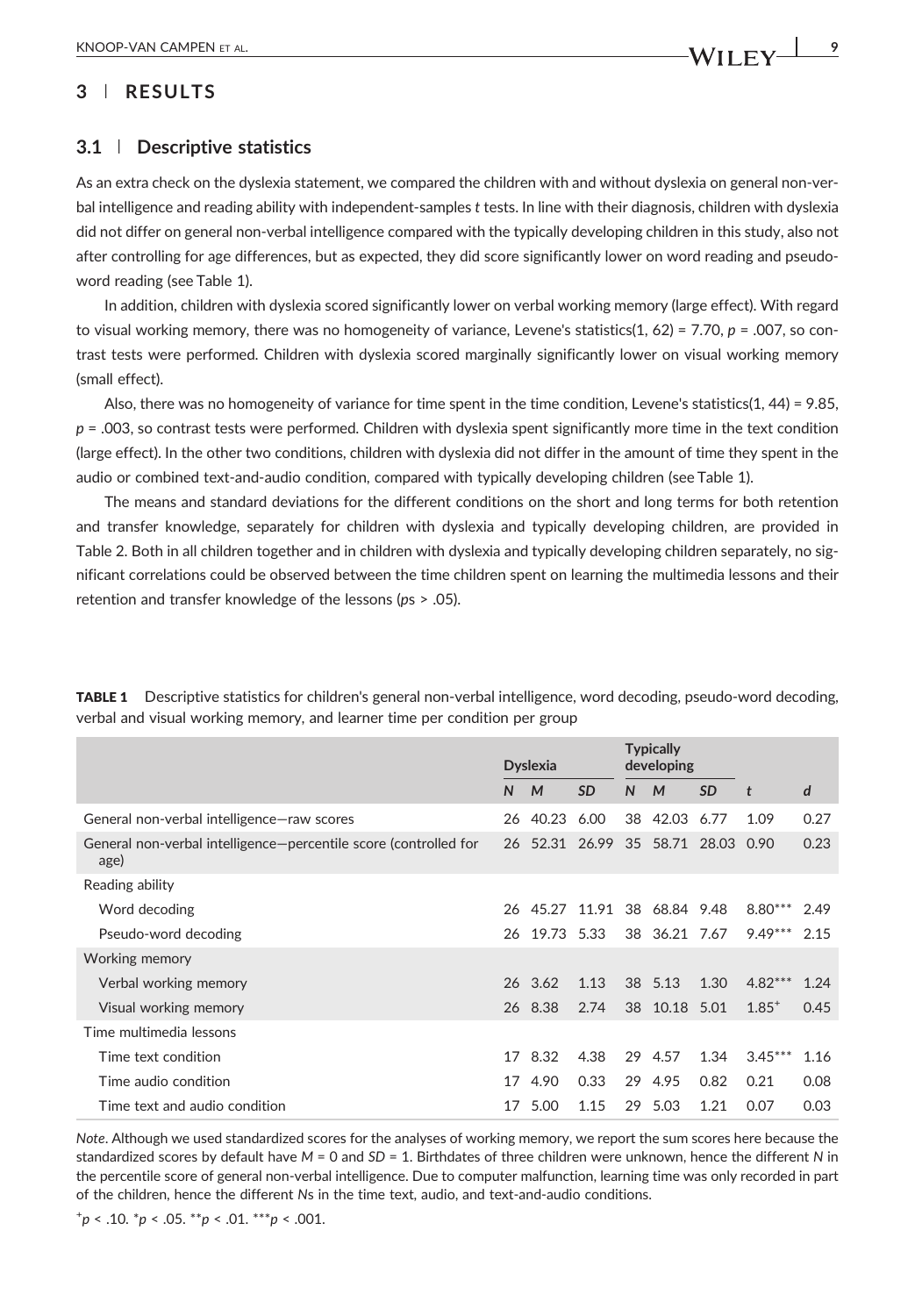|           |                                 |                      | <b>Dyslexia</b>      |                      |                      |                      | <b>Typically developing</b> |                      |                      |  |  |
|-----------|---------------------------------|----------------------|----------------------|----------------------|----------------------|----------------------|-----------------------------|----------------------|----------------------|--|--|
|           |                                 | Short term           |                      | Long term            |                      | Short term           |                             | Long term            |                      |  |  |
|           | Condition                       | M                    | <b>SD</b>            | M                    | <b>SD</b>            | M                    | <b>SD</b>                   | M                    | <b>SD</b>            |  |  |
| Retention | Text<br>Audio<br>Text and audio | 5.65<br>5.62<br>5.58 | 1.65<br>1.70<br>1.58 | 4.96<br>5.08<br>5.20 | 1.82<br>1.55<br>1.83 | 5.79<br>5.53<br>5.89 | 1.42<br>1.47<br>1.57        | 5.03<br>4.82<br>5.37 | 1.55<br>1.61<br>1.36 |  |  |
| Transfer  | Text<br>Audio<br>Text and audio | 4.27<br>4.19<br>3.73 | 2.01<br>1.81<br>2.15 | 3.62<br>4.00<br>3.60 | 2.12<br>1.63<br>1.65 | 4.37<br>4.00<br>4.63 | 1.68<br>1.77<br>1.84        | 3.74<br>4.00<br>3.97 | 1.66<br>1.74<br>1.65 |  |  |

**TABLE 2** Means and standard deviations over time, per condition and group

*Note*. *N* dyslexia = 26, *N* typically developing = 38.

# **3.2** | **Modality effect**

#### **3.2.1** | **Modality effect—retention**

Analysis of the retention knowledge with verbal and visual working memory as covariates showed a significant decrease in scores over time, *F*(1, 60) = 15.79, *p* < .001, η<sup>2</sup><sub>p</sub> = .208. Children could recall less information after a week compared with directly after the lessons. No significant main effects were found on condition, *F*(1, 60) = 0.09, *p* = .765, η<sup>2</sup> <sup>p</sup> = .002; group, *F*(1, 60) = 0.001, *p* = .976, η<sup>2</sup> <sup>p</sup> < .001; verbal working memory, *F*(1, 60) = 0.07, *p* = .798,  $\eta^2$ <sub>p</sub> = .001; or visual working memory *F*(1, 60) = 0.07, *p* = .794,  $\eta^2$ <sub>p</sub> = .001. No two- or three-way interactions were observed (*p*s > .10).

# **3.2.2** | **Modality effect—transfer**

Analysis of the transfer knowledge, with verbal and visual working memory as covariates, showed no significant main effects were found over time, *F*(1, 60) = 2.62, *p* = .111, η<sup>2</sup><sub>ρ</sub> = .042, on condition; *F*(1, 60) = 0.16, *p* = .693, η<sup>2</sup><sub>ρ</sub> = .003; on group, *F*(1, 60) = 0.23, *p* = .634,  $\eta^2$ <sub>p</sub> = .004; on verbal working memory, *F*(1, 60) = 0.72, *p* = .400,  $\eta^2$ <sub>p</sub> = .012; or on visual working memory  $F(1, 60) = 0.10, p = .757, \eta^2$  = .002. No two- or three-way interactions were observed (*p*s > .10).

# **3.2.3** | **Modality effect—learning time**

Analysis of the amount of time children spent on learning the multimedia lessons, including verbal and visual working memory as covariates, showed a significant main effect of condition, *F*(1, 42) = 13.15, *p* = .001, η<sup>2</sup><sub>ρ</sub> = .238. Children spent significantly more time on learning in the text condition than in the audio condition. Also, a significant main effect of group was observed,  $F(1, 42) = 12.84$ ,  $p = .001$ ,  $\eta^2$ <sub>p</sub> = .234. Children with dyslexia spent more time learning than typically developing children did. No significant main effects were found on verbal working memory, *F*(1, 42) = 0.54, *p* = .466,  $\eta^2$ <sub>*p*</sub> = .013, or visual working memory, *F*(1, 42) = 0.09, *p* = .77,  $\eta^2$ <sub>*p*</sub> = .002.

A significant interaction effect between condition and group was found,  $F(1, 42)$  = 13.68,  $p$  = .001,  $\eta^2$  <sub>p</sub> = .246. To interpret the interaction effect further, the analysis was performed separately for children with and without dyslexia. These analyses showed that children with dyslexia spent significantly more time in the text condition than in the audio condition, F(1, 14) = 6.80, *p* = .021,  $\eta^2$ <sub>p</sub> = .327, pairwise comparisons *p* = .006, whereas typically developing children spent an equal amount of time in both conditions, *F*(1, 26) = 1.65, *p* = .211,  $\eta^2$ <sub>P</sub> = .060, pairwise comparisons *p* = .194. No further two‐way interactions were observed (*p* > .05).

# **3.3** | **Redundancy effect**

#### **3.3.1** | **Redundancy effect—retention**

Analysis of the retention knowledge, with verbal and visual working memory as covariates, showed a significant decrease in scores over time, *F*(1, 60) = 24.29, *p* < .001, η<sup>2</sup><sub>p</sub> = .288. Children could recall less information after a week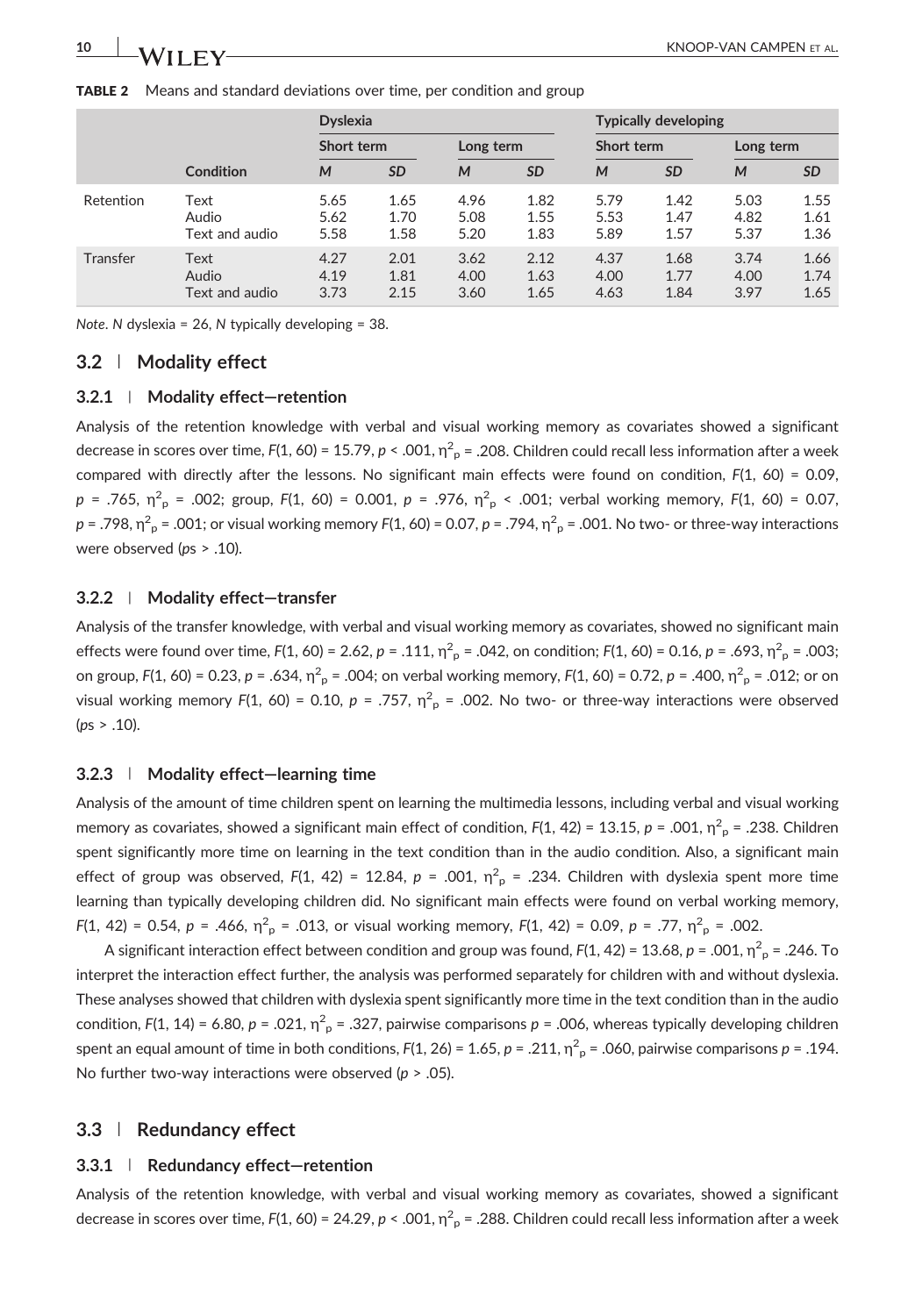# compared with directly after the lessons. No significant main effects were found on the redundancy effect: text condition versus combined text‐and‐audio condition, *F*(1, 60) = 1.13, *p* = .292, η<sup>2</sup> <sup>p</sup> = .019, or audio condition versus combined text-and-audio condition,  $F(1, 60) = 1.62$ ,  $p = .208$ ,  $\eta^2$ <sub>p</sub> = .026. Further, no significant main effects were found on group,  $F(1, 60) = 0.04$ ,  $p = .835$ ,  $\eta^2$ <sub>p</sub> = .001; verbal working memory,  $F(1, 60) = 0.01$ ,  $p = .924$ ,  $\eta^2$ <sub>p</sub> < .001; or visual working memory  $F(1, 60) = 0.02$ ,  $p = .889$ ,  $\eta^2$ <sub>p</sub> < .001. No two- or three-way interactions were observed (*p*s > .10).

#### **3.3.2** | **Redundancy effect—transfer**

Analysis of the transfer knowledge, with verbal and visual working memory as covariates, showed a significant decrease in scores over time, *F*(1, 60) = 4.76, *p* = .033,  $\eta^2$  <sub>p</sub> = .073. Children could recall less information after a week compared with directly after the lessons. No significant main effects were found on the redundancy effect: text condition versus combined text-and-audio condition,  $F(1, 60)$  = 0.03,  $p$  = .874,  $\eta^2$ <sub>p</sub> < .001, or audio condition versus combined text-and-audio condition,  $F(1, 60) = 0.35$ ,  $p = .556$ ,  $\eta^2$ <sub>p</sub> = .006. Further, no significant main effects were found on group,  $F(1, 60) = 0.11$ ,  $p = .737$ ,  $\eta^2$ <sub>p</sub> = .002; verbal working memory,  $F(1, 60) = 0.18$ ,  $p = .671$ ,  $\eta^2$ <sub>p</sub> = .003; or visual working memory,  $F(1, 60) = .01$ ,  $p = .924$ ,  $\eta^2$ <sub>p</sub> < .001.

With respect to the audio condition versus the combined text-and-audio condition, a significant interaction was found between condition and group,  $F(1, 60) = 7.83$ ,  $p = .007$ ,  $\eta_{p}^{2} = .115$ . To interpret this interaction effect further, the analysis was performed separately for children with and without dyslexia. These analyses showed that children with dyslexia performed similar in the audio and the combined text-and-audio condition, *F*(1, 23) = 2.42, *p* = .133,  $\eta^2$ <sub>*p*</sub> = .095, while typically developing children differed in scores on the audio condition compared with the combined text-and-audio condition,  $F(1, 35)$  = 4.24,  $p$  = .047,  $\eta^2$ <sub>p</sub> = .108. However, pairwise comparisons of the latter group showed no significant difference between the audio condition and the combined text-and-audio condition ( $p = .670$ ). To sum, there seemed to be indications for differences between the audio condition and the combined text-and-audio condition in typically developing children, but deeper analysis did not show significant differences. Further, no two- or three-way interactions were observed (*p*s > .05).

#### **3.3.3** | **Redundancy effect—learning time**

Analysis of the amount of time children spent on learning in the multimedia lessons, including verbal and visual working memory as covariates, showed a significant main effect of condition for the text condition versus the combined text-and-audio condition,  $F(1, 42) = 10.93$ ,  $p = .002$ ,  $\eta^2$ <sub>p</sub> = .206, but not for the audio condition versus combined text-and-audio condition, *F*(1, 42) = 0.31, *p* = .582,  $\eta^2$ <sub>p</sub> = .007. Also, a significant main effect of group was observed, *F*(1, 42) = 8.92, *p* = .005,  $\eta^2$ <sub>*p*</sub> = .175. No significant main effects were found on verbal working memory, *F*(1, 42) = 0.22, *p* = .642, η<sup>2</sup><sub>p</sub> = .005, or visual working memory, *F*(1, 42) = 0.10, *p* = .755, η<sup>2</sup><sub>p</sub> = .002.

With respect to the text condition versus the combined text-and-audio condition, a significant interaction effect between condition and group was found,  $F(1, 42) = 14.15$ ,  $p = .001$ ,  $\eta_{p}^{2} = .252$ . To interpret the interaction effect between condition and group further, the analysis was performed separately for children with and without dyslexia. These analyses showed that children with dyslexia spent significantly more time in the text condition than in the combined text-and-audio condition,  $F(1, 14) = 7.40$ ,  $p = .017$ ,  $\eta_{p}^{2} = .346$ , pairwise comparisons  $p = .026$ , whereas typically developing children spent significantly more time in the combined text-and-audio condition than in the text condition,  $F(1, 26) = 3.14$ ,  $p = .088$ ,  $\eta^2 \pi p = .108$ . Pairwise comparisons of the latter group showed no significant difference between the text condition and the combined text‐and‐audio condition (*p* = .258). To sum, children with dyslexia spend more time in the text condition than in the combined text-and-audio condition, whereas in typically developing children, there is no difference between the conditions. Further, no two-way interactions were observed (*p*s > .10).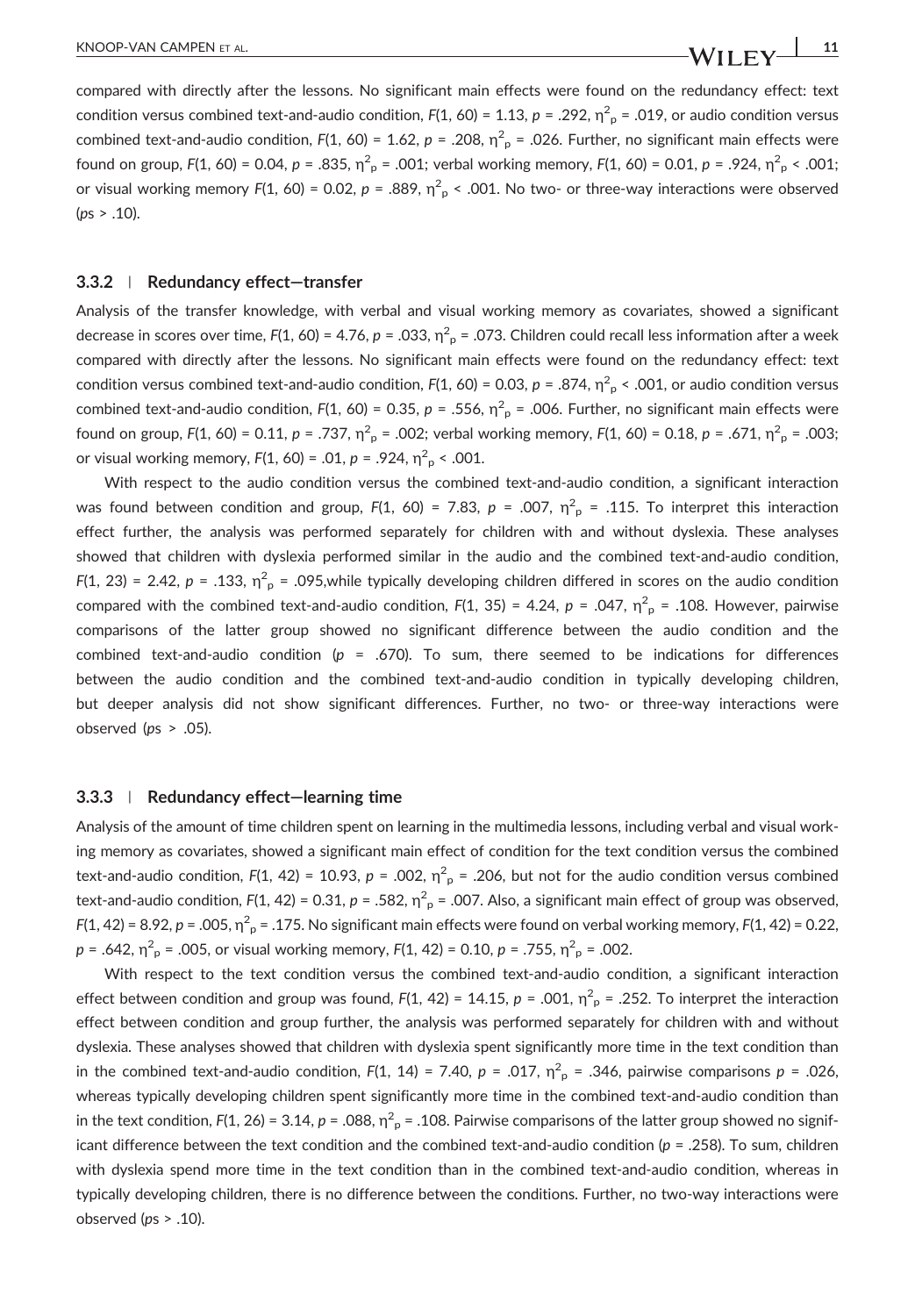# **4** | **DISCUSSION**

In the present research, we aimed to find an optimal multimedia environment for children with dyslexia. Multimedia offers various opportunities to help children with dyslexia; however, it is not clear yet how it can be used in an optimal way to support both study time and knowledge gain, thus leading to efficient learning. Therefore, children with dyslexia and a control group were provided with several multimedia lessons in three conditions: pictorial information presented with (a) written text, (b) audio, or (c) combined text and audio. This way, it was examined to what extent the modality and redundancy effects had an impact on study time and knowledge gain in children with dyslexia and to what extent individual differences in children's working memory capacity was related to these effects.

Children with dyslexia showed weaker working memory capacities compared with typically developing children. With regard to study time, we found modality and reversed redundancy effects on the amount of time children with dyslexia spent in different conditions, whereas in typically developing children, study time was independent of the multimedia environment. Children with dyslexia spent more time in the text condition than in the other two conditions. Concerning knowledge gain, no modality or redundancy effects were found in children with or without dyslexia. In this user-paced learning environment, children learned as much from pictures with text, audio, or combined text and audio. Working memory did not influence the modality of redundancy effects on study time of knowledge gain.

With respect to study time, partly in line with our first hypothesis, we found modality and reversed redundancy effects on the amount of time children with dyslexia spent in different conditions, but not for typical readers. Children with dyslexia were expected to spend more time in lessons with written text than in lessons with audio, due to slower reading abilities. Our results showed that they spent more time in the written text condition than in the other two conditions: showing a modality effect (text takes longer than audio) and a reversed redundancy effect (text takes longer than text combined with audio). The fact that for children with dyslexia the material in which text was combined with audio did not lead to additional study time (whereas only text did) was not fully in line with our expectation. An obvious explanation could be that children with dyslexia do not really read in a learning environment with both text and audio. An eye‐tracking study would be necessary to confirm this. Considering the fact that study time is relevant, it is important to note that in system‐paced learning environments, study time is a stable factor because it is determined by the system and not the learner and that in research with user‐paced learning environments, study time has often not been taken into account (e.g., Alty et al., 2006; Jamet & Le Bohec, 2007; Scheiter et al., 2014). In the meta-analyses of Ginns (2005), the only time condition that is indicated is the time spent on the transfer test, not study time itself. In a study by Gerjets et al. (2009), study time was connected to learner control and intuitive knowledge, not to the different multimedia conditions. In a study by Segers et al. (2008), study time was connected to media conditions with no differential effects. However, previous research concerned typically developing children, and not children with dyslexia who read slower. Our results show that study time is an important factor to consider when examining multimedia learning in children with dyslexia. The study time of these children can be reduced, by providing them with audio support.

Concerning knowledge gain, in contrast to the expectations based on the CTML, no differences were found between children with and without dyslexia with respect to modality or redundancy effects. On the basis of CTML, stronger effects would be expected in children with dyslexia, and these differences were expected to be grounded in more difficulties in reading the text and differences in a poorer working memory. Indeed, the children with dyslexia showed weaker working memory capacities, on both the verbal and visual aspects of working memory. However, these differences did not lead to differences in modality or redundancy effects. These results are in line with our alternative hypothesis and research by Mann and colleagues, who did not replicate the modality effect in primary school children. They hypothesized that this was due to the not yet fully developed working memory system in children. Children of 11 years old indeed have a not yet fully developed working memory system, which continues to develop into young adulthood (Gathercole, Pickering, Ambridge, & Wearing, 2004). However, if this argumentation would hold, then we still would have seen differences between children with and without dyslexia due to differences in working memory.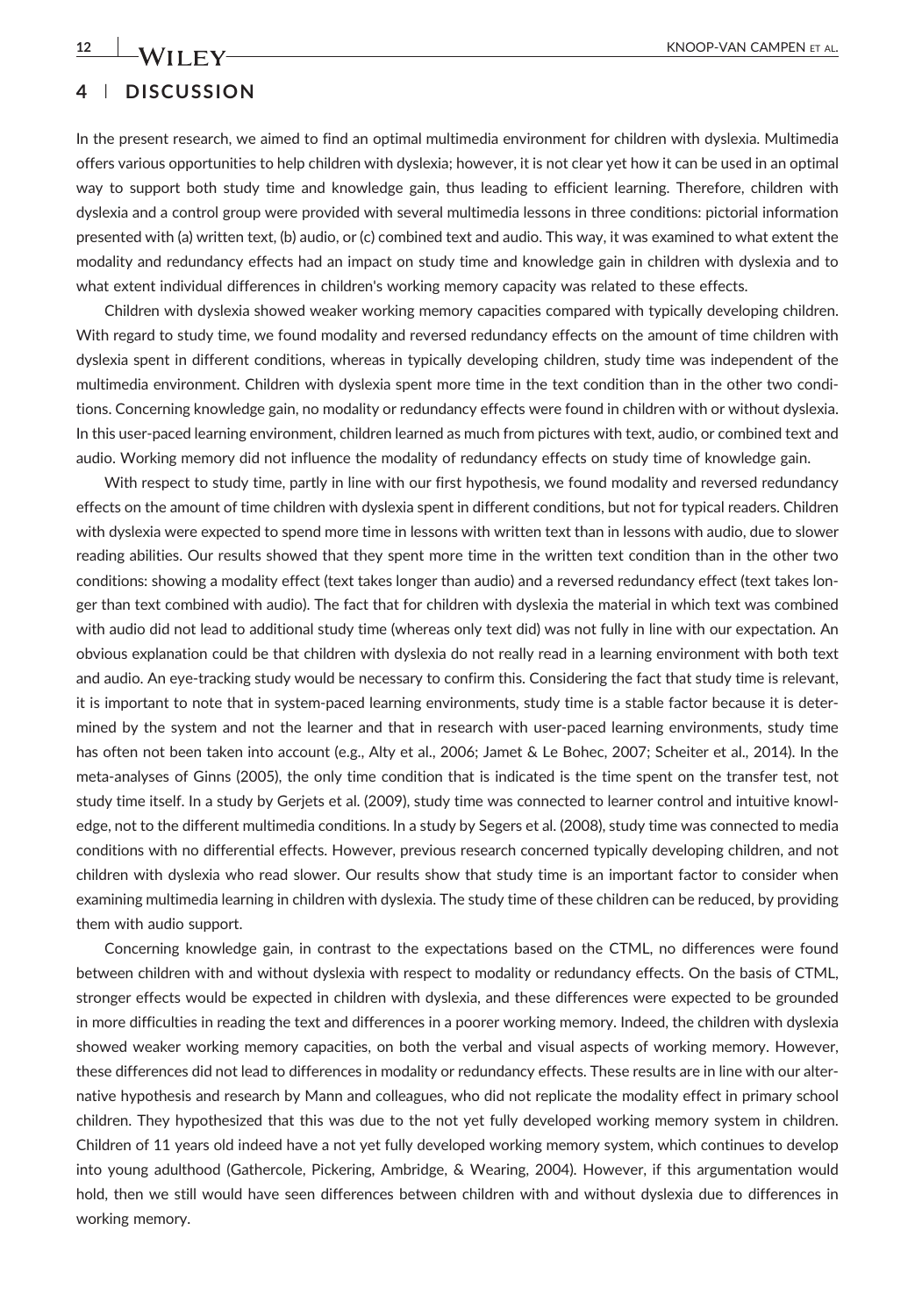Our results follow the argumentation of Tabbers et al. (2001) that the modality effect does not lie in more efficient use of memory resources. They argued that in system‐paced learning environments, people do not have enough time to relate text and pictorial information, whereas they can listen to a text and look at pictures at the same time. So, in a user‐paced system, where one is in charge of one's own time management, a person can create enough time to switch between text and pictures to optimize his or her learning process. The explanation of the modality and redundancy effects would then be less likely to lie in a working memory overload, but more likely to be a result of a more efficient learning strategy: looking at a picture and listening at the same time to the complementary information (Tabbers et al., 2001). The scattered and scarce research on multimedia learning in children with dyslexia shows no consistent image of this specific group. In adults with dyslexia, Beacham and Alty (2006) showed that optimal conditions for typically developing students are not automatically also optimal conditions for students with dyslexia. However, we did not find differences between the two groups on the modality and redundancy effects on knowledge gain. An explanation could be a variation in learning strategies of children with dyslexia versus controls. Indeed, Kirby, Silvestri, Allingham, Parrila, and La Fave (2008) showed that university students with dyslexia use more time management strategies and reported more often a deep approach to learning than students without dyslexia. These differences can be interpreted as a compensation strategy for the reading difficulties that the students with dyslexia experience, which in turn may drive the lack of differences in the modality and redundancy effects on knowledge gain.

The arguments with regard to working memory also apply to the final hypothesis, as in all children, it was expected that poorer working memory would lead to larger modality and redundancy effects. In contrast to our expectation, we did not find individual differences in working memory that would explain modality or redundancy effects in study time of knowledge gain. It is in line with Witteman and Segers (2010) who also did not find a relation between working memory and the size of the modality effect. Given the theoretical importance of the working memory, this null effect is quite remarkable. Children with poorer working memory were able to use their working memory in a more optimal way in a user‐paced learning environment. Indeed, Ginns (2005) and Tabbers et al. (2004) state that auditory and visual information processing had no impact on learning when children can determine their own pace, which may result in a better integration of audio and visual information. Our study adds to the discussion that individual differences in working memory capacity are not guiding differences in multimedia learning in a user-paced learning environment. A study on the association between working memory and the size of the modality effect in a systempaced environment would shed more light on this matter.

On the basis of our results, we can state that study time is an important factor when considering multimedia learning in children with dyslexia. With similar knowledge gain but different study times in the text condition, children with dyslexia need more time to come to an equal amount of knowledge. Study time and knowledge gain were not related: Children with dyslexia simply needed more time to read the whole lesson. Providing them with more study time gave children with dyslexia the opportunity to record all the information. Because children learn as much in both conditions (no redundancy effect on knowledge gain), the combined condition allows children to actively learn in a text condition, without spending too much time purely on reading. Thus, to optimize learning, it is more efficient to provide children with dyslexia with extra audio.

Future research could add to understanding this difference in study time between the text and combined conditions, by using eye tracking to check whether children do read in the combined condition and, if so, whether this read along is different from read only in the text condition. In a similar vein, future research could also examine the role of working memory during learning. Beacham and Alty (2006) argued that the difference between children with and without dyslexia on multimedia learning might lie in the development of compensating strategies in children with dyslexia to compensate for their reading difficulties. Eye tracking would provide the opportunity to examine their possible differences in learning strategies during the lessons. It could also shed light on the cognitive load during multimedia learning, for example, by examining children's cognitive load by pupil dilation. Eye tracking would thus provide information about the learning process. Whereas working memory may explain differences in outcome measures between children in a system‐paced environment, in user‐paced environments, it could be expected that working memory explains differences in process measures, which can be taken into account in future research.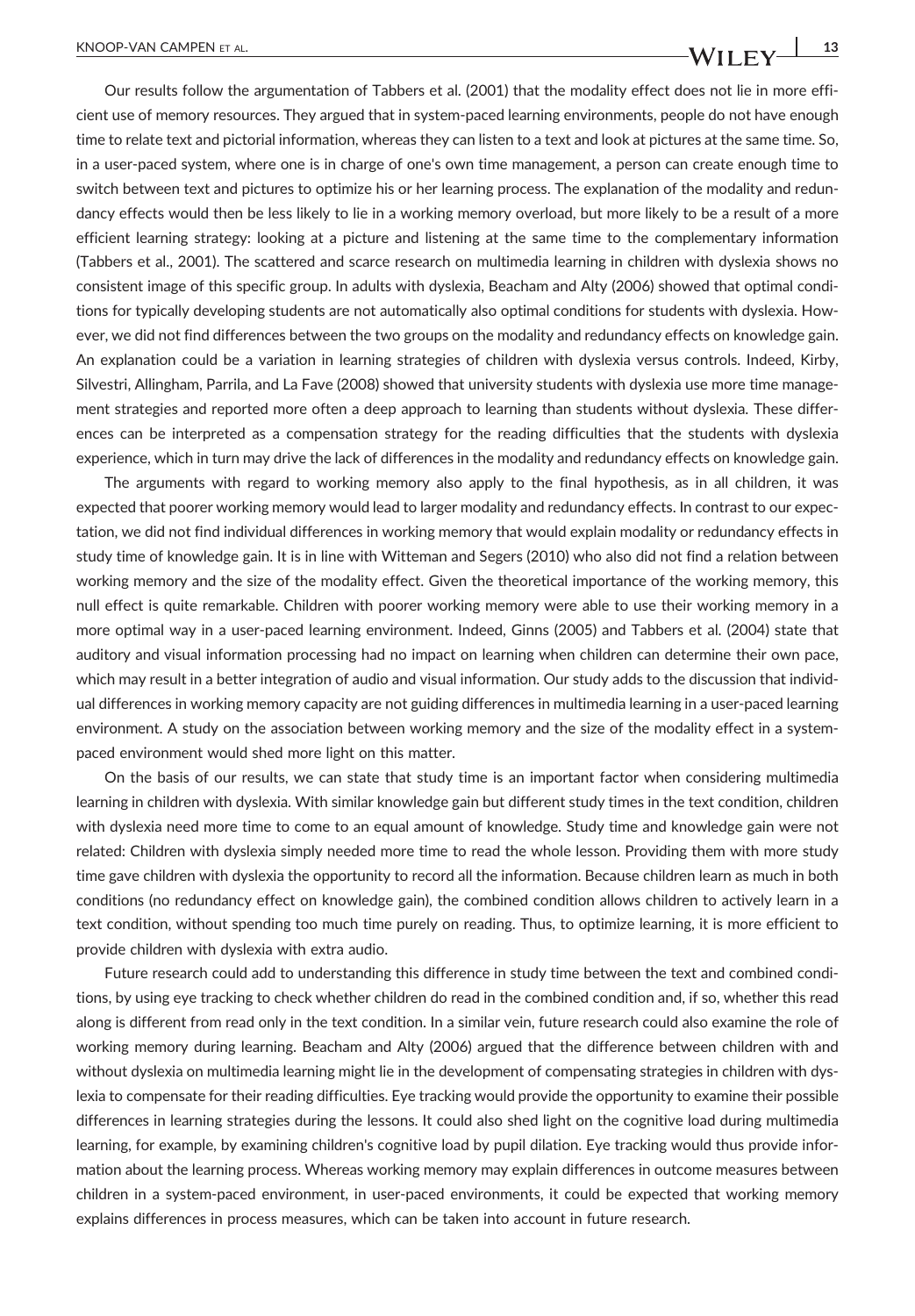The need for evidence‐based knowledge on multimedia learning in children with dyslexia is urgent. Practitioners need information on how to implement multimedia in an optimal way to support children. We can conclude that in a user‐paced multimedia learning environment, it is more efficient to provide information in an auditory way or with auditory support to children with dyslexia, but not necessary for typical readers.

# **ACKNOWLEDGMENTS**

Thanks to the schools, parents, and children for their willingness to participate in this study and to the students who helped to collect the data.

#### **ORCID**

*Carolien A. N. Knoop‐van Campen* <http://orcid.org/0000-0002-3666-8577>

#### **REFERENCES**

- Alty, J. L., Al‐Sharrah, A., & Beacham, N. (2006). When humans form media and media form humans: An experimental study examining the effects different digital media have on the learning outcomes of students who have different learning styles. *Interacting with Computers*, *18*(5), 891–909.
- Baddeley, A. (1995). *Working memory*. *Oxford Psychology Series No. 11*. Oxford: Clarendon Press.
- Baddeley, A. (2003). Working memory and language: An overview. *Journal of communication disorders*, *36*(3), 189–208.
- Beacham, N. A., & Alty, J. L. (2006). An investigation into the effects that digital media can have on the learning outcomes of individuals who have dyslexia. *Computers & Education*, *47*(1), 74–93.
- Beneventi, H., Tønnessen, F. E., Ersland, L., & Hugdahl, K. (2010). Executive working memory processes in dyslexia: Behavioral and fMRI evidence. *Scandinavian Journal of Psychology*, *51*, 192–202.
- Berninger, V. W., Raskind, W., Richards, T., Abbott, R., & Stock, P. (2008). A multidisciplinary approach to understanding developmental dyslexia within working‐memory architecture: Genotypes, phenotypes, brain, and instruction. *Developmental Neuropsychology*, *33*, 707–744.
- Blomert, L. P. M. (2006). Protocol voor Dyslexie Diagnostiek en Behandeling en Eindrapport: Onderzoek en Verantwoording.
- Carney, R. N., & Levin, J. R. (2002). Pictorial illustrations still improve students' learning from text. *Educational Psychology Review*, *14*(1), 5–26.
- Diao, Y., & Sweller, J. (2007). Redundancy in foreign language reading comprehension instruction: Concurrent written and spoken presentations. *Learning and Instruction*, *17*(1), 78–88.
- Elliott, P., & Hawthorne, G. (2005). Imputing missing repeated measures data: how should we proceed?. *Australian and New Zealand Journal of Psychiatry*, *39*(7), 575–582.
- Gathercole, S. E., Pickering, S. J., Ambridge, B., & Wearing, H. (2004). The structure of working memory from 4 to 15 years of age. *Developmental Psychology*, *40*(2), 177.
- Gerjets, P., Scheiter, K., Opfermann, M., Hesse, F. W., & Eysink, T. H. (2009). Learning with hypermedia: The influence of representational formats and different levels of learner control on performance and learning behavior. *Computers in Human Behavior*, *25*(2), 360–370.
- Gevins, A., & Cutillo, B. (1993). Spatiotemporal dynamics of component processes in human working memory. *Electroencephalography and Clinical Neurophysiology*, *87*, 128–143.
- Ginns, P. (2005). Meta‐analysis of the modality effect. *Learning and Instruction*, *15*, 313–331.
- Harrar, V., Tammam, J., Pérez‐Bellido, A., Pitt, A., Stein, J., & Spence, C. (2014). Multisensory integration and attention in developmental dyslexia. *Current Biology*, *24*(5), 531–535.
- Jaeggi, S. M., Buschkuehl, M., Perrig, W. J., & Meier, B. (2010). The concurrent validity of the N‐back task as a working memory measure. *Memory*, *18*(4), 394–412.
- Jamet, E., & Le Bohec, O. (2007). The effect of redundant text in multimedia instruction. *Contemporary Educational Psychology*, *32*(4), 588–598.
- Jeffries, S., & Everatt, J. (2004). Working memory: Its role in dyslexia and other specific learning difficulties. *Dyslexia*, *10*(3), 196–214.
- Kalyuga, S., Chandler, P., & Sweller, J. (1999). Managing split‐attention and redundancy in multimedia instruction. *Applied Cognitive Psychology*, *13*(4), 351–371.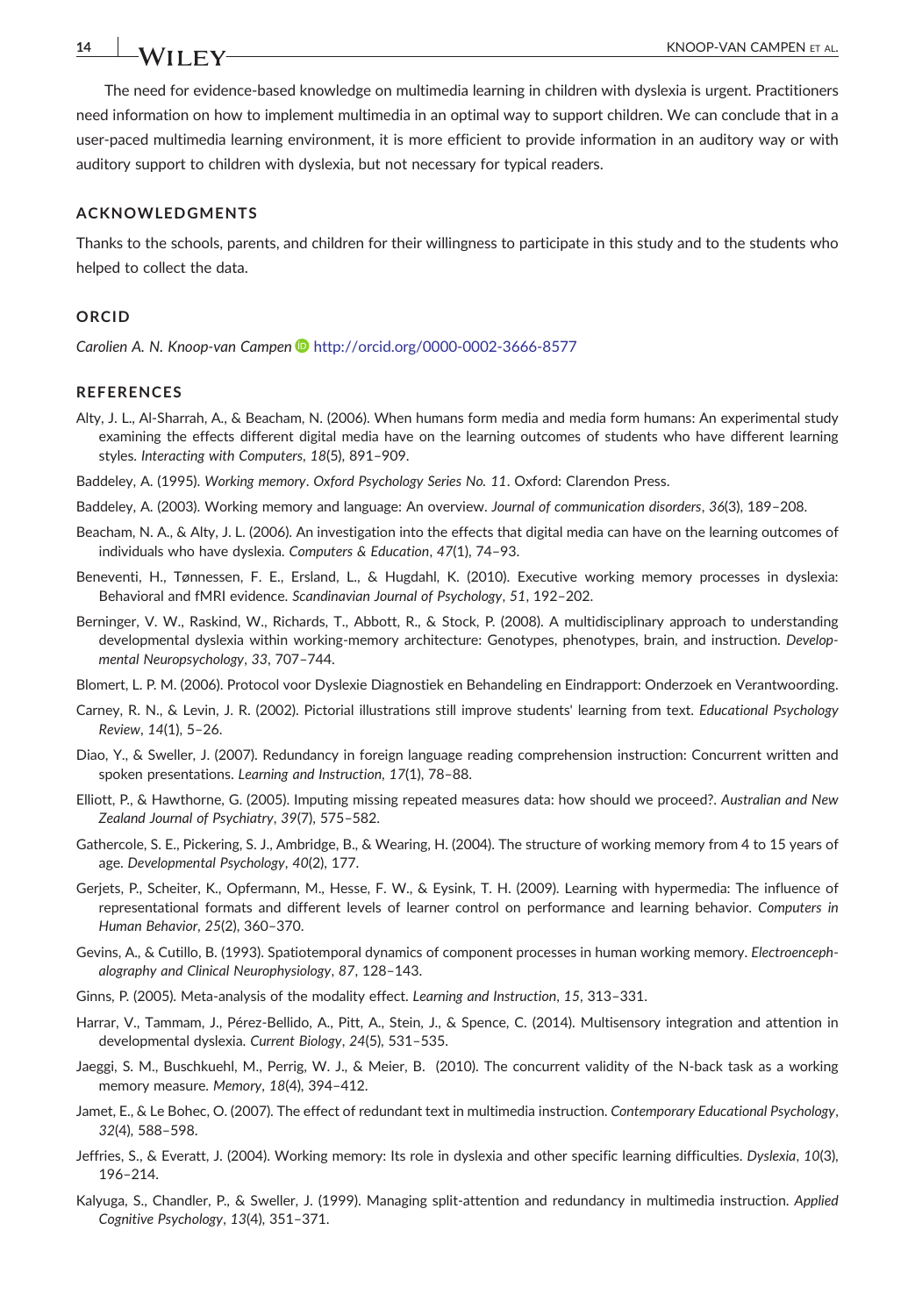- Kim, S., Lombardino, L. J., Cowles, W., & Altmann, L. J. (2014). Investigating graph comprehension in students with dyslexia: An eye tracking study. *Research in Developmental Disabilities*, *35*(7), 1609–1622.
- Kirby, J. R., Silvestri, R., Allingham, B. H., Parrila, R., & La Fave, C. B. (2008). Learning strategies and study approaches of postsecondary students with dyslexia. *Journal of Learning Disabilities*, *41*(1), 85–96.
- Lallier, M., Donnadieu, S., & Valdois, S. (2013). Developmental dyslexia: Exploring how much phonological and visual attention span disorders are linked to simultaneous auditory processing deficits. *Annals of Dyslexia*, *63*(2), 97–116.
- Lyon, G. R., Shaywitz, S. E., & Shaywitz, B. A. (2003). A definition of dyslexia. *Annals of Dyslexia*, *53*(1), 1–14.
- Magnan, A., & Ecalle, J. (2006). Audio‐visual training in children with reading disabilities. *Computers & Education*, *46*(4), 407–425.
- Mayer, R. E. (Ed.). (2005). *The Cambridge handbook of multimedia learning*. Cambridge university press.
- Mayer, R. E., Heiser, J., & Lonn, S. (2001). Cognitive constraints on multimedia learning: When presenting more material results in less understanding. *Journal of Educational Psychology*, *93*(1), 187.
- Mayer, R. E., & Johnson, C. I. (2008). Revising the redundancy principle in multimedia learning. *Journal of Educational Psychology*, *100*(2), 380.
- Mayer, R. E., & Moreno, R. (2002). Aids to computer‐based multimedia learning. *Learning and Instruction*, *12*(1), 107–119.
- Menghini, D., Finzi, A., Carlesimo, G. A., & Vicari, S. (2011). Working memory impairment in children with developmental dyslexia: Is it just a phonological deficity? *Developmental Neuropsychology*, *36*(2), 199–213.
- Moreno, R., & Mayer, R. E. (2002). Learning science in virtual reality multimedia environments: Role of methods and media. *Journal of Educational Psychology*, *94*(3), 598.
- Nelson, J. R., Balass, M., & Perfetti, C. A. (2005). Differences between written and spoken input in learning new words. *Written Language & Literacy*, *8*(2), 25–44.
- Pickering, S. J. (2012). Working memory in dyslexia. In T. P. Alloway, & S. E. Gathercole (Eds.), *Working memory and neurodevelopmental disorders* (pp. 161–186). New York, NY: Psychology Press.
- Reiter, A., Tucha, O., & Lange, K. W. (2005). Executive functions in children with dyslexia. *Dyslexia*, *11*, 116–131.
- Ruf, A. P., Seckler, M., & Opwis, K. (2014, October). Long‐term modality effect in multimedia learning. In Proceedings of the 8th Nordic Conference on Human–Computer Interaction: Fun, Fast, Foundational (pp. 963‐966). ACM.
- Savoji, A. P., Hassanabadi, H., & Fasihipour, Z. (2011). The modality effect in learner‐paced multimedia learning. *Procedia— Social and Behavioral Sciences*, *30*, 1488–1493.
- Scheiter, K., Schüler, A., Gerjets, P., Huk, T., & Hesse, F. W. (2014). Extending multimedia research: How do prerequisite knowledge and reading comprehension affect learning from text and pictures. *Computers in Human Behavior*, *31*, 73–84.
- Schuchardt, K., Maehler, C., & Hasselhorn, M. (2008). Working memory deficits in children with specific learning disorders. *Journal of Learning Disabilities*, *41*(6), 514–523.
- Segers, E., Verhoeven, L., & Hulstijn‐Hendrikse, N. (2008). Cognitive processes in children's multimedia text learning. *Applied Cognitive Psychology*, *22*, 375–387.
- Shaywitz, S. E., & Shaywitz, B. A. (2001). The neurobiology of reading and dyslexia. *Focus on Basics*, *5*, 11–15.
- She, H.‐C., & Chen, Y.‐Z. (2009). The impact of multimedia effect on science learning: Evidence from eye movements.
- Singh, A. M., Marcus, N., & Ayres, P. (2012). The transient information effect: Investigating the impact of segmentation on spoken and written text. *Applied Cognitive Psychology*, *26*(6), 848–853.
- Schmidt‐Weigand, F., Kohnert, A., & Glowalla, U. (2010). A closer look at split visual attention in system‐and self‐paced instruction in multimedia learning. *Learning and Instruction*, *20*(2), 100–110.
- Smith‐Spark, J. H., & Fisk, J. E. (2007). Working memory functioning in developmental dyslexia. *Memory*, *15*, 34–56.
- Swanson, H. L., Zheng, X., & Jerman, O. (2009). Working memory, short‐term memory, and reading disabilities: A selective meta‐analysis of the literature. *Journal of Learning Disabilities*, *42*, 260–287.
- Tabbers, H. K. (2002). The modality of text in multimedia instructions: Refining the design guidelines. Open Universiteit.
- Tabbers, H. K., Martens, R. L., & Merriënboer, J. J. (2004). Multimedia instructions and cognitive load theory: Effects of modality and cueing. *British Journal of Educational Psychology*, *74*(1), 71–81.
- Tabbers, H. K., Martens, R. L., & Van Merriënboer, J. J. G. (2001). The modality effect in multimedia instructions. In J. D. Moore, & K. Stenning (Eds.), *Proceedings of the twenty‐third annual conference of the Cognitive Science Society* (pp. 1024–1029). Mahwah, NJ: Erlbaum.
- Tijms, J. (2004). Verbal memory and phonological processing in dyslexia. *Journal of Research in Reading*, *27*, 300–310.